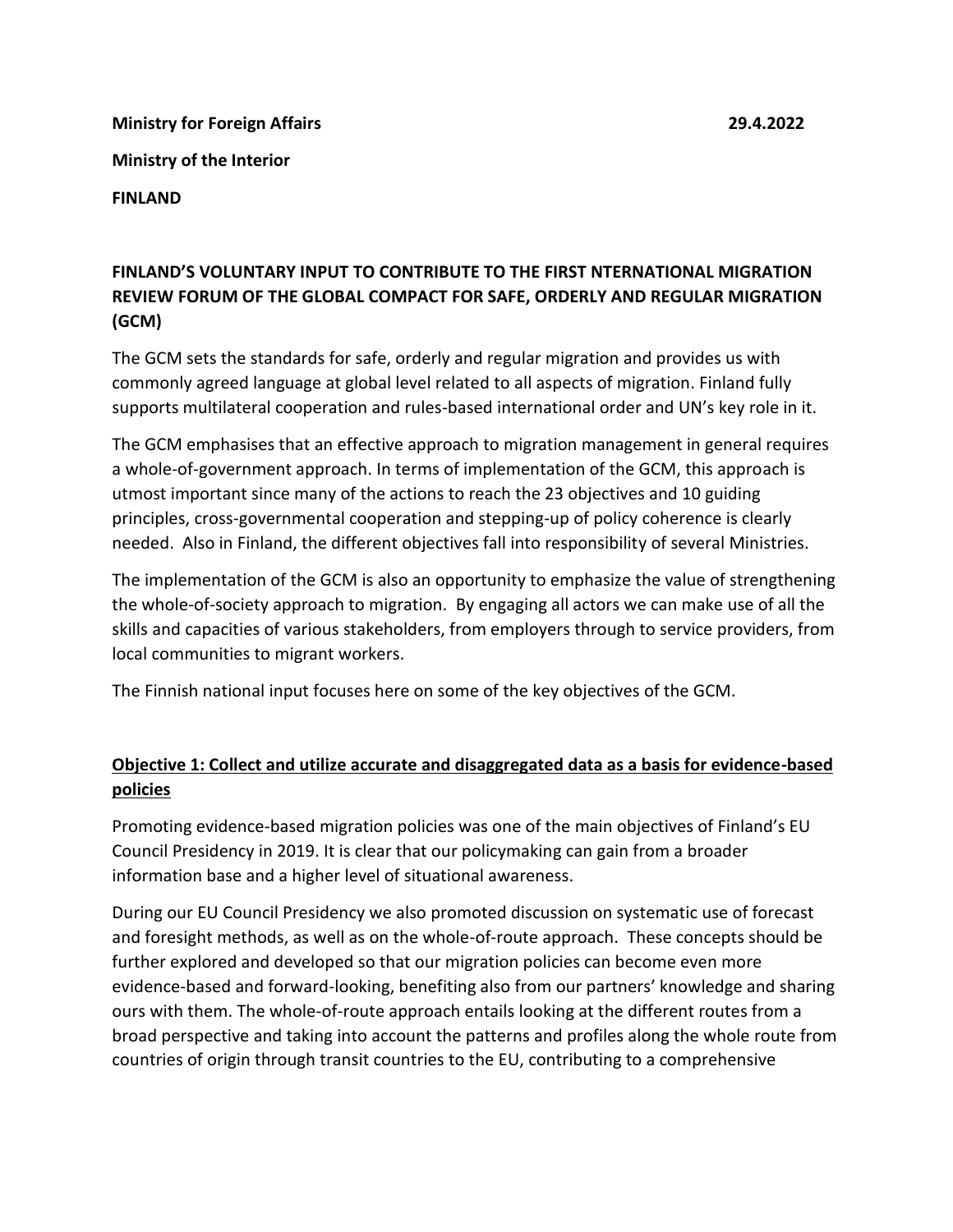understanding of the dynamics of the routes, including the respective root causes of irregular migration.

## **Objective 2: Minimize the adverse drivers and structural factors that compel people to leave their country of origin**

In relation to objective 2 of the GCM, Finland emphasizes the need to adopt a holistic, wholeof-government approach to addressing the various underlying factors which cause forced displacement and irregular migration.

The aim of Finnish development policy and cooperation is to support its partner countries in their efforts to eradicate poverty and reduce inequality. Finland sees that each of its development policy priorities – that is 1) promoting the rights and status of women and girls; 2) education; 3) sustainable economies and decent work; 4) peaceful, democratic societies; and 5) climate change, biodiversity and sustainable management and use of natural resources, – all contribute in a meaningful way to the structural inequalities and the various and intersecting drivers behind irregular and forced migration.

Finland directs its development cooperation funding directly to the countries of origin and transit as well as to the stabilization of the most fragile contexts. In the past few years, 2019- 2020, the largest recipients of Finnish development funding have included countries such as Afganistan, Somalia, Myanmar, Ethiopia, Nepal and Syria. In 2021, Finland developed an Africa Strategy to diversify and deepen its relations with African countries, the African Union and regional organisations, with focus on political and economic relations. The Strategy also incorporates issues related to migration. As per the strategy, Finland builds dialogue and cooperation on migration as part of a broader political dialogue, especially with the African countries from which there is migration to Finland. Finland also collaborates with the African countries and directs its funding through the EU. One example of this is the EU Africa Trust Fund, through which Finland has provided significant support to address the root causes of instability, forced displacement and irregular migration and to contribute to better migration management.

Finland recognizes that addressing the drivers behind irregular and forced migration requires both long-term partnerships as well as ability to react quickly to changes. In addition to development policy and cooperation and humanitarian aid, this also requires a broad set of other instruments, including political dialogue, crises management, peace mediation as well as for instance coordinated trade, energy and climate policies. Making development funding conditional on co-operation on migration management, however, has not been found to be an effective way to influence migration policies in partner countries.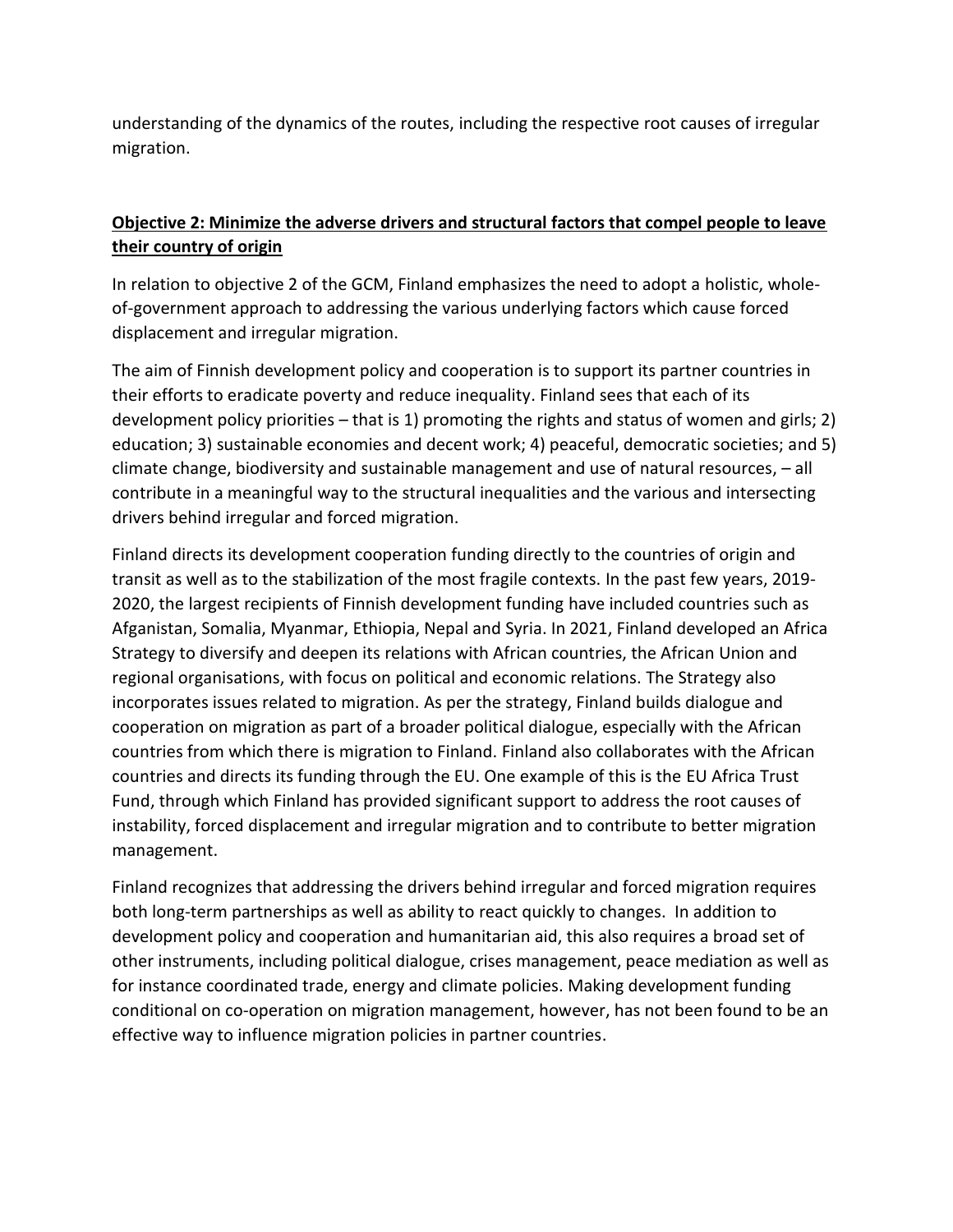In 2015 - 2019, the Finnish National Institute for Health and Welfare (THL) implemented the EU-SPS (EU Social Protection Systems Program) project, which aims to support the construction of social security systems in African and Asian countries.

Regarding employment issues, Finland is a founding member of the global occupational safety and health coalition coordinated by the International labour organization (ILO) and the World Health Organization (WHO). The goal of the international coalition is to support the realization of the conventions, declarations and sustainable development goals of labour protection.

Finland works to promote global health safety through international organizations and network co-operation bringing together different sectors. Human rights, the status of women and girls and the promotion of gender equality are crosscutting themes in Finland's international health policy.

## **Objective 5: Enhance availability and flexibility of pathways for regular migration**

### Complementary pathways

The Sanna Marin's Government Programme includes an objective that Finland will develop its system of legal migration pathways. At the initiative of the Ministry of the Interior, the Finnish Government commissioned a study examining complementary legal pathways for people in need of international protection. The study was conducted as part of the implementation of the 2021 Government Plan for Analysis, Assessment and Research. The aim was to get an overall view of the study- and employment based complementary pathways since we recognized that there was a wide need for better information-base on the subject and a comprehensive study on this topic seem to be lacking.

The complementary pathway programmes have the potential to respond to the needs of both people in need of protection and the receiving societies. They provide people in need of international protection with a safe and lawful route to a country that can meet their international protection needs. Examples of labour-based and study-based complementary pathways include recruitment channels and scholarship programmes created for people in need of protection, through which they can arrive in the receiving country as workers and students, rather than as asylum seekers or through refugee resettlement. As a rule, work-based and study-based complementary pathway programmes use ordinary visas and residence permits granted for work or study. However, they do take into account the special situation of people in need of international protection, such as difficulties in obtaining all of the documents normally required, by providing support at different stages of the application process, granting exemptions to certain criteria for entry, and waiving fees. The study revealed also that complementary pathways based on work or studies have not been clearly established globally;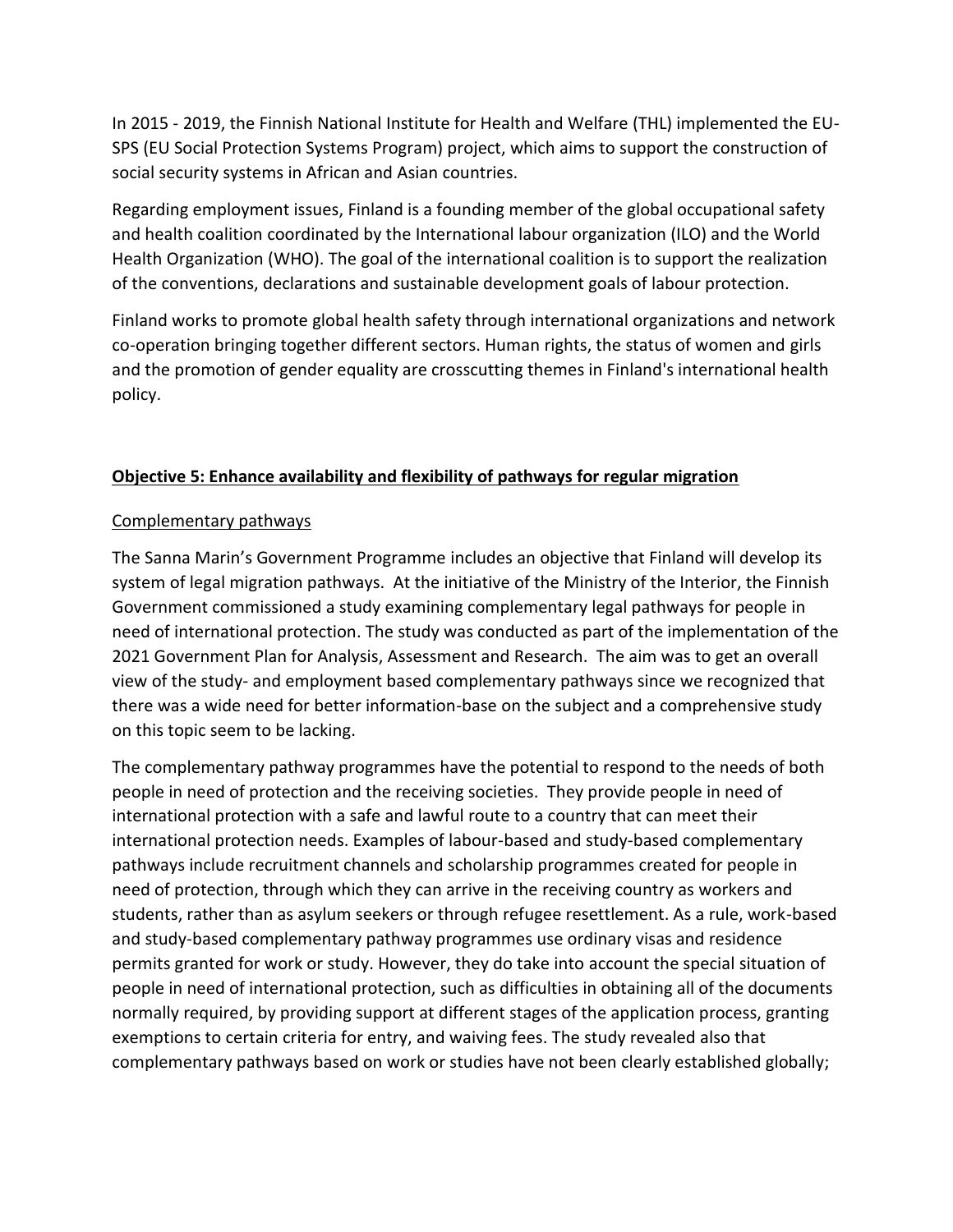for the time being, there are a variety of different programmes in place, many of which are still in the pilot phase.

The research report <sup>1</sup>was drawn up in English in order to facilitate wide use of the information produced. In this manner, Finland also supports joint efforts in finding new solutions to challenges related to migration and enhancing the availability and flexibility of pathways for regular migration.

#### Talent Boost

The Talent Boost launched by the Government in 2017 is a cross-administrative programme implemented in cooperation with relevant stakeholders designed to boost the immigration of senior specialists, employees, students and researchers. It focuses on attracting the kind of talent who will be instrumental for the growth and internationalisation of Finnish companies, and for research, development and innovation in the leading growth sectors. It also targets sectors suffering from a labour shortage.

The Roadmap for education based and work based immigration 2035 adopted by the Government in 2021 is a package of measures that specifies certain elements of the Government's sustainability roadmap in more detail and strengthens general government finances. The measures prepared in broad cooperation included in the roadmap build and strengthen Finland as a globally attractive place for skilled and competent people and their families. An action plan for the roadmap will be updated on an annual basis.

# **Objective 6: Facilitate fair and ethical recruitment and safeguard conditions that ensure decent work**

### Activities of the OSHA

The activities of the Occupational Safety and Health Authority (OSHA) in employment matters include providing advice and guidance, ensuring by means of supervision that employers comply with the law and, if necessary, providing official guidance to employers and notifying the police of any suspected occupational safety and health offences and violations. The specific objective is to identify and detect serious abuse involving breaches of minimum employment conditions. Cooperation between public authorities is particularly important in identifying serious abuses, and further efforts will be made to improve the exchange of information between public authorities. The Occupational Safety and Health Administration is involved in a wide range of activities that develop multi-agency cooperation.

<sup>&</sup>lt;sup>1</sup> The study can be found online Student, Worker or Refugee? How complementary pathways for people in need of international protection [work in practice \(valtioneuvosto.fi\)](https://julkaisut.valtioneuvosto.fi/bitstream/handle/10024/163604/VNTEAS_2021_60.pdf?sequence=1&isAllowed=y)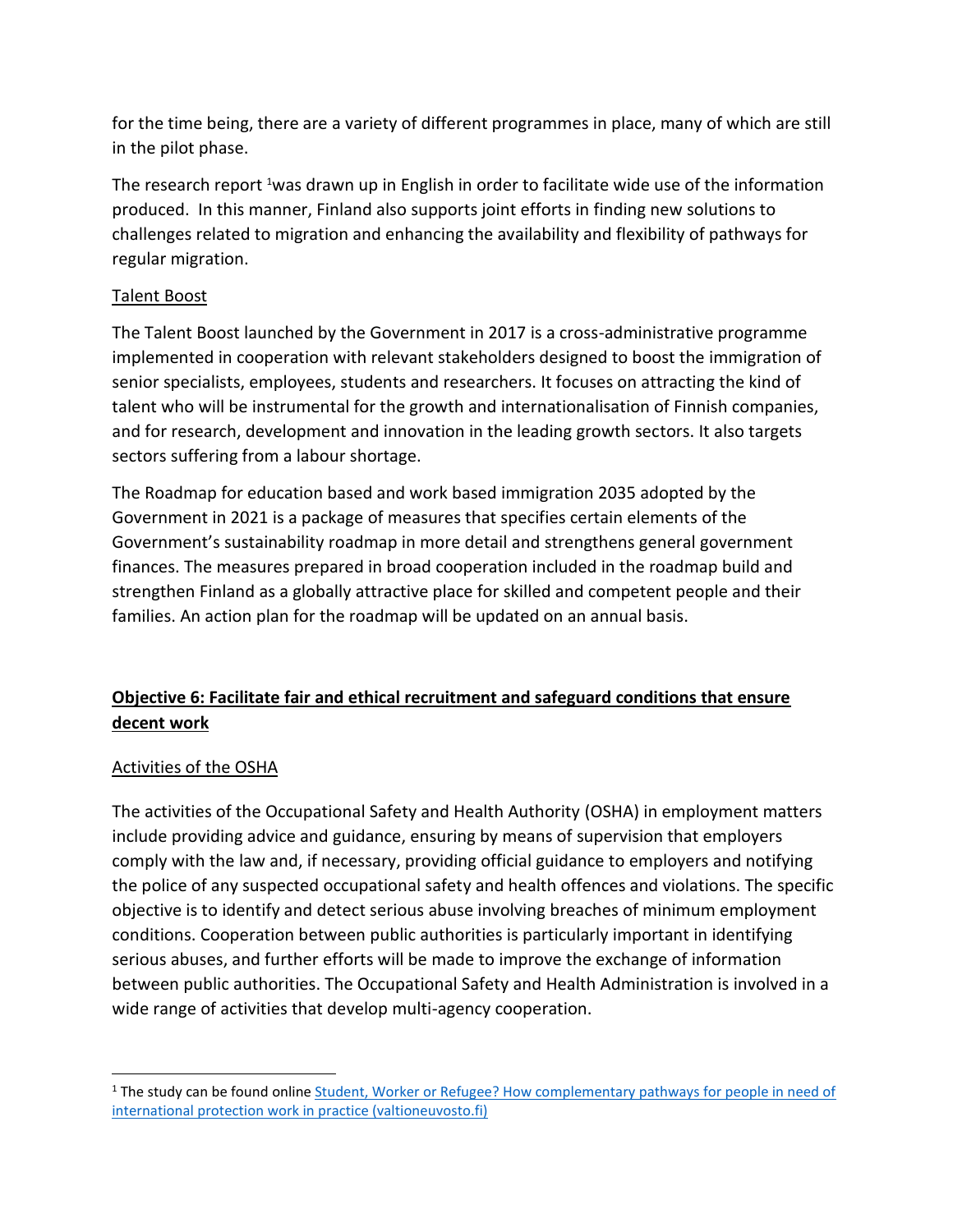The OSHA monitors the obligation of employers to ensure the right of foreign employees to work in Finland, and the retention of this information at the workplace.

During OSH inspections, information about Finnish working life is provided in the employees' own language and, if necessary, an interpreter can be used. The inspections can also be used to distribute brochures and contact information of Victim Support Finland to victims of human trafficking in different languages. The OSH Administration has also held webinars to provide employers and employees with information on matters related to the employment of foreigners.

In the case of trafficking in human beings and related crimes, labour inspectors work closely with the authorities, for example with the police. They also cooperate with organisations assisting victims of trafficking. If labour inspectors detect signs of human trafficking, potential victims will be referred to the assistance system.

The OHSA has launched a project to model and develop multi-agency cooperation in combating undeclared work.

### Aliens Act

According to the amendment 554/2021 to the Aliens Act (301/2004) an alien may be granted the right to work without professional restriction if his employer has failed to fulfill his obligations or otherwise exploited him. In addition, he or she is entitled to a new temporary residence permit to apply for a new job. Secondly, the competent authority may decide that worker's residence permits shall temporarily not be issued to an employer who has provided incorrect or misleading information to the authority.

## Seasonal Work

The Seasonal Workers Act (907/2017), based on Directive 2014/36/EU, has been amended in 2021 (294/2021). A seasonal worker may change the employer stated in the seasonal work permit, and a seasonal worker returning to the same employee will not be required to present a report on the conditions for employment. Sanctions against reprehensible employers have been specified by also targeting natural persons responsible.

## **Objective 7: Address and reduce vulnerabilities in migration**

## Resettlement

Finland emphasizes the role of resettlement as a safe and dignified way of offering protection to the most vulnerable refugees and highlights the needs to increase resettlement within the EU and worldwide. Under the refugee quota, Finland admits persons recognised as refugees by the UN Refugee Agency (UNHCR) and other foreign nationals in need of international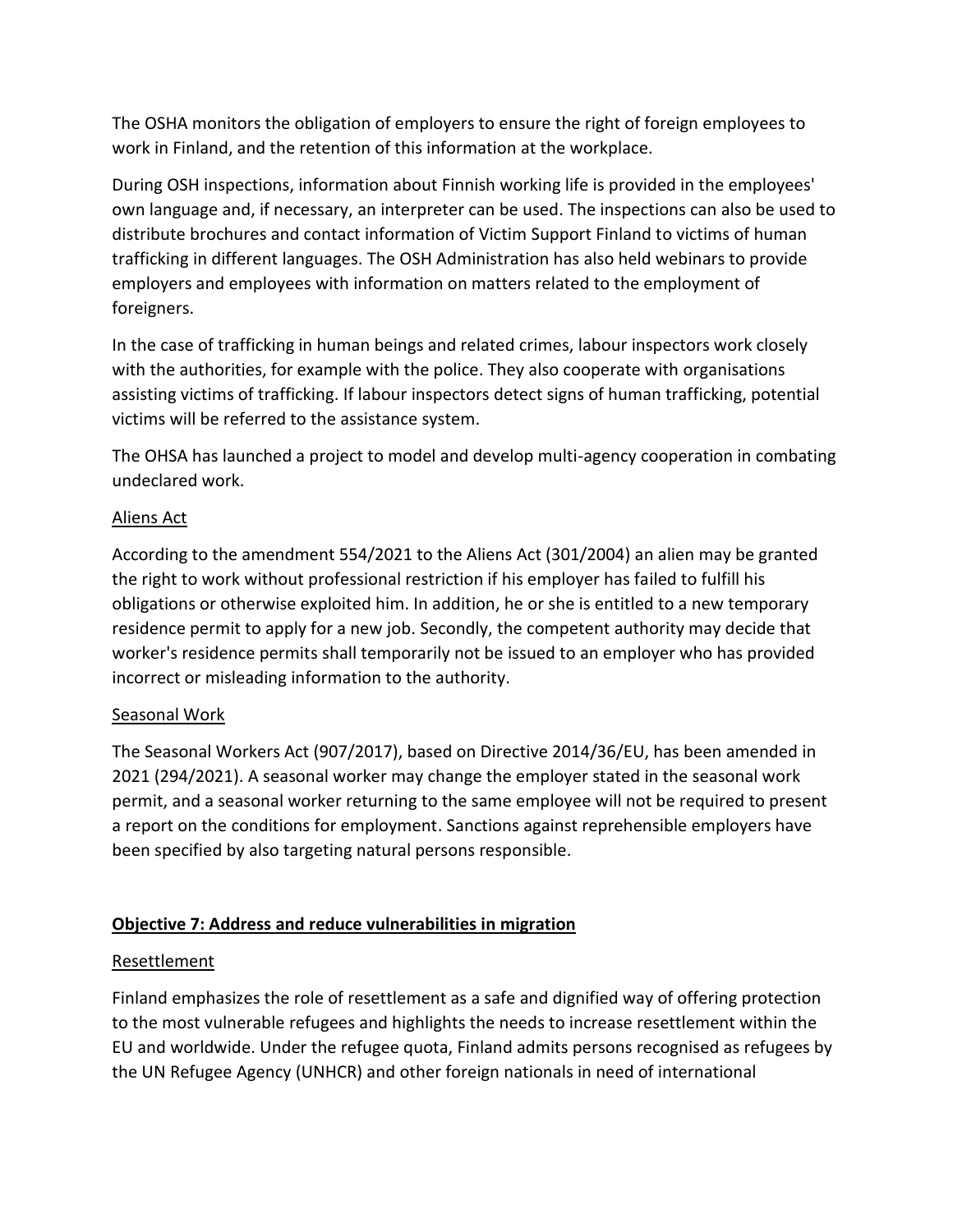protection. Finland has been admitting quota refugees since the 1970s.The Finnish refugee quota was increased from 750 to 850 persons in 2020 and further to 1,050 in 2021.

Furthermore, as a response to the dire situation in Afghanistan, Finland increased the quota to 1,500 persons for 2022. As a part of the annual resettlement quotas, Finland prioritizes the needs for resettlement of persons with serious protection concerns, such as women and girls at risk as well as children and adolescents at risk. About ten per cent of the annual quota has been reserved for refugees resettled on an emergency or urgent basis.

## Temporary protection

The EU activated the Temporary Protection Directive for the first time to help people fleeing Ukraine. The Directive is designed to address events of mass influx of third-country nationals to the EU when war, violence or human rights violations prevent them from returning to their home country. The mechanism was created after the conflict in the former Yugoslavia as an exceptional arrangement so that the EU could immediately offer protection to masses of people forced to flee their home regions in similar situation.

The Council decision was prepared and its contents adopted in the EU exceptionally quickly and with an extensive political consensus. The directive offers the Member States a unified and functional tool to rapidly help people fleeing the war without the people having to undergo individual asylum procedures.

In all Member States, the decision applies to the following categories of people:

- Ukrainian citizens and their family members
- Beneficiaries of international protection in Ukraine and their family members
- Other permanent residents of Ukraine who cannot return to their country of origin

For the last group, the Member States may choose between temporary protection and a corresponding national permit category. Finland decided to apply temporary protection.

The requirement for all of the groups is that the person must have been resident in Ukraine and fled when Russia's invasion began, i.e. on 24 February or thereafter.

The Council decision left a certain amount of discretion for Member States to decide the exact category of people to be granted protection. Finland decided to apply protection more extensively than what was defined in the EU-wide decision.

Finland decided to also grant temporary protection to the following persons:

- Ukrainian citizens and their family members who fled Ukraine not long before 24 February and cannot return home as a result of the conflict. The Commission has urged the Member States to be flexible with regard to these persons.
- Other Ukrainian citizens and their family members who are already living or have arrived in Finland and cannot return home as a result of the conflict.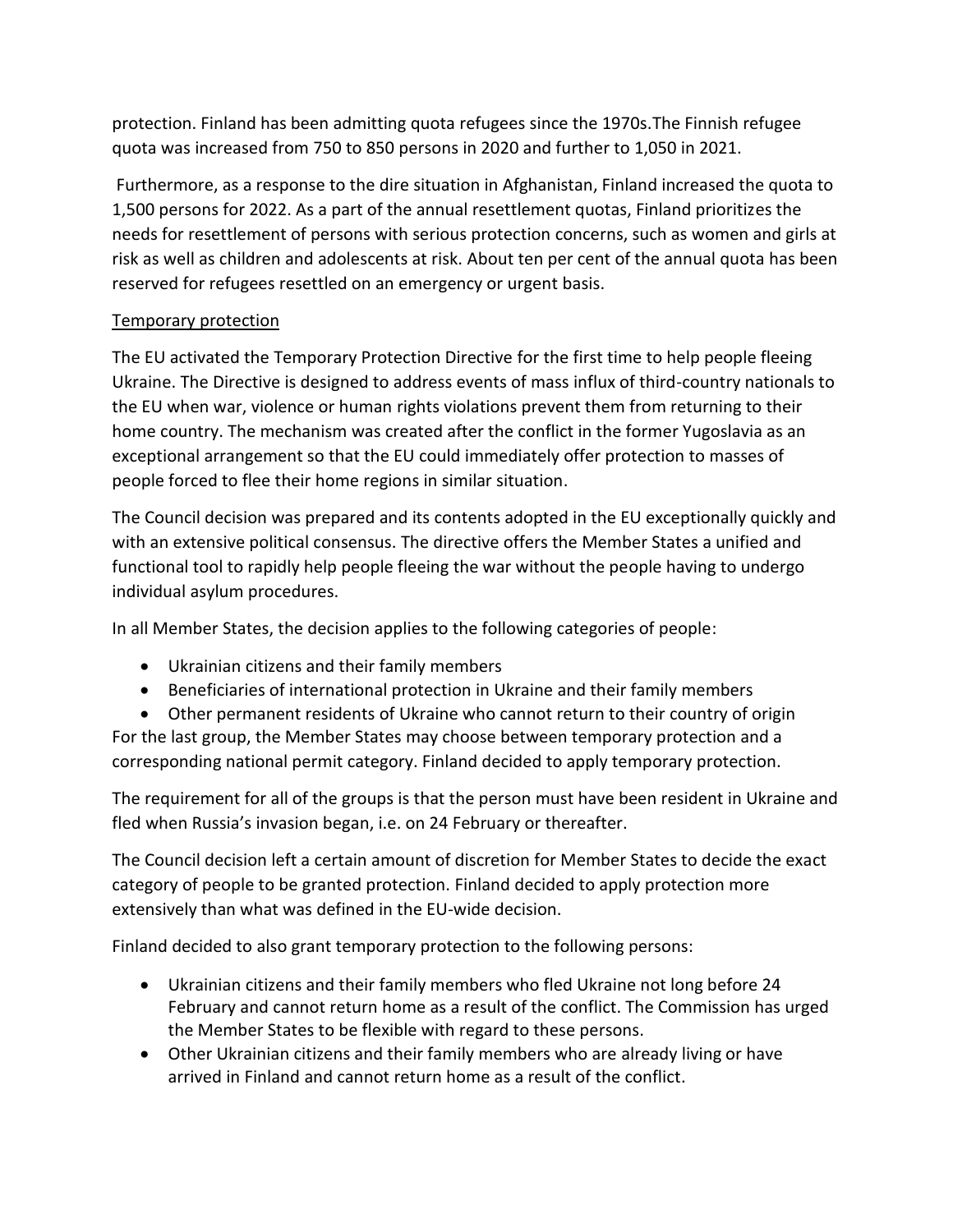• Third-country nationals who have resided legally (also on a short-term basis) in Ukraine and cannot return to their home countries. This group is mentioned as an optional group for Member States in the EU decision.

# **Objective 10: Prevent, combat and eradicate trafficking in persons in the context of international migration**

## OSH inspections

OHS inspections provide information about Finnish working life in the employees' own language and, if necessary, an interpreter can be used during inspections and in customer situations. The inspections can also be used to distribute brochures and contact information of Victim Support Finland to victims of human trafficking in different languages. The OSH Administration has also held webinars to provide employers and employees with information on matters related to the employment of foreigners.

In the case of trafficking in human beings and related crimes, labour inspectors work closely with the authorities, for example with the police. They also cooperate with organisations assisting victims of trafficking. If labour inspectors detect signs of human trafficking, potential victims will be referred to the assistance system.

Multi-authority cooperation is important to fight trafficking in human beings: The OSHA's online training material on trafficking in human beings is suitable for use by all authorities.

### Action Plan against Trafficking

Regarding objective 10, as per the Finnish governmental program, a cross-sectoral working group has been appointed which task is to draft legislative amendments concerning assistance for victims of human trafficking. One of the objectives of the working group is to weaken the link between assistance and criminal proceedings.

On 6 May 2021, the action plan against trafficking in human beings (2021 – 2023) was accepted as a government decision of principle. The preparation process was led by the Government Anti-trafficking Coordinator, who was situated in the Ministry of Justice in the beginning of 2020. The action plan is based on five strategic objectives and 55 actions, the implementation of which is the responsibility of different authorities. The implementation of the action plan has gone as expected during the first year (2021). As a result of implementing the action plan, it can be expected that:

- Reaching and identification of victims of human trafficking as well as detection of human trafficking will be improved
- Assistance and support provided for victims of human trafficking will be improved;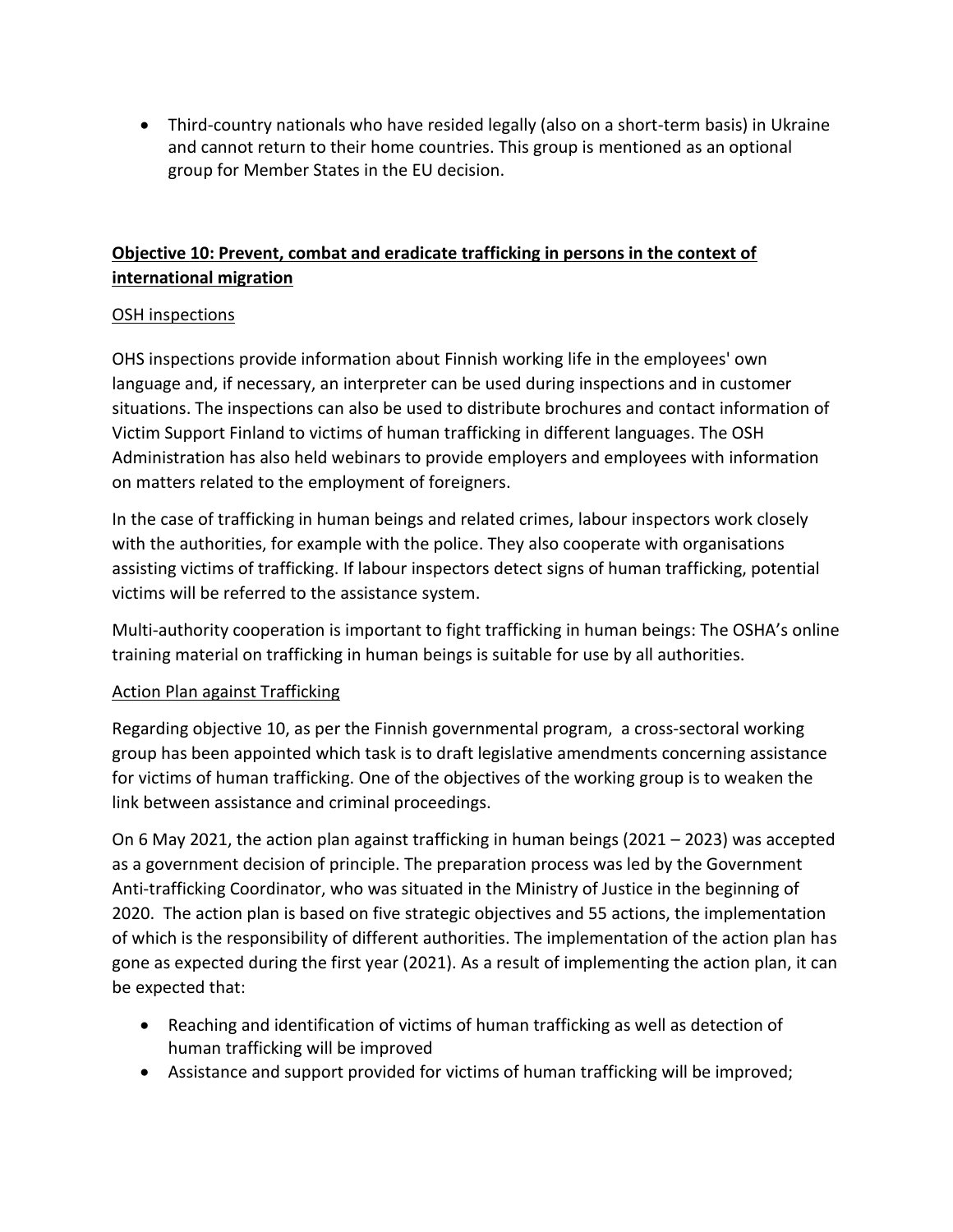- Establishment of criminal liability in human trafficking offences will be strengthened, more trafficking cases will be exposed
- Awareness of human trafficking issues will be extended to new areas and new actors will be engaged in the work against trafficking. Human trafficking will be taken into account in a wider range of different contexts
- Research-based information about trafficking-related questions will be increased and data-gathering and statistics will be developed

### **Objective 15: Provide access to basic services for migrants**

Finland is currently preparing legislative amendments that would enhance undocumented migrants' right to health care and social services. The amendments would extend the right of undocumented migrants in Finland to receive also necessary health care services. Currently, the right is limited only to emergency care. Moreover, a government-funded report on the social rights of undocumented migrant is being prepared, after which the need for legislative changes and updated guidelines will be assessed in order to guarantee access to basic services, particularly in social care.

Finland is also in the process of reforming the organization of health and social services. The aim of the reform is, among other things, to reduce inequalities in well-being and health, and to ensure equal and high-quality social and health services for the population. Basic social and health services will also be developed and improved as part of the reform. For example, cooperation between maternity clinics and social services can enhance the implementation of early support also for migrant families.

Moreover, the PALOMA Center of Expertise, coordinated by the Finnish Institute for Health and Welfare, provides support and information to professionals and organizations working in the field of mental health with people with refugee backgrounds and other similar backgrounds who have moved to Finland. The purpose of the Center of Excellence is to coordinate information, training and cooperation networks in order to spread knowledge and support nationwide.

With regard to COVID 19 –pandemic, the Government, the Ministry of Social Affairs and Health, and the Finnish Institute for Health and Welfare, and the Ministry of Economic Affairs and Employment of Finland published communication materials in multiple languages, including plain language, sign language, and the most commonly spoken languages in Finland. The website of the Finnish Institute for Health and Welfare contains instructions related to COVID-19 in 20 different languages. Furthermore, the Finnish Institute for Health and Welfare published multilingual and multichannel Covid-19 communications in eight most commonly spoken languages in Finland that were developed through extensive collaboration, community outreach, and in co-creation with migrant origin communities. The Finnish Institute for Health and Welfare is currently conducting impact assessment of Covid-19 communications (analysis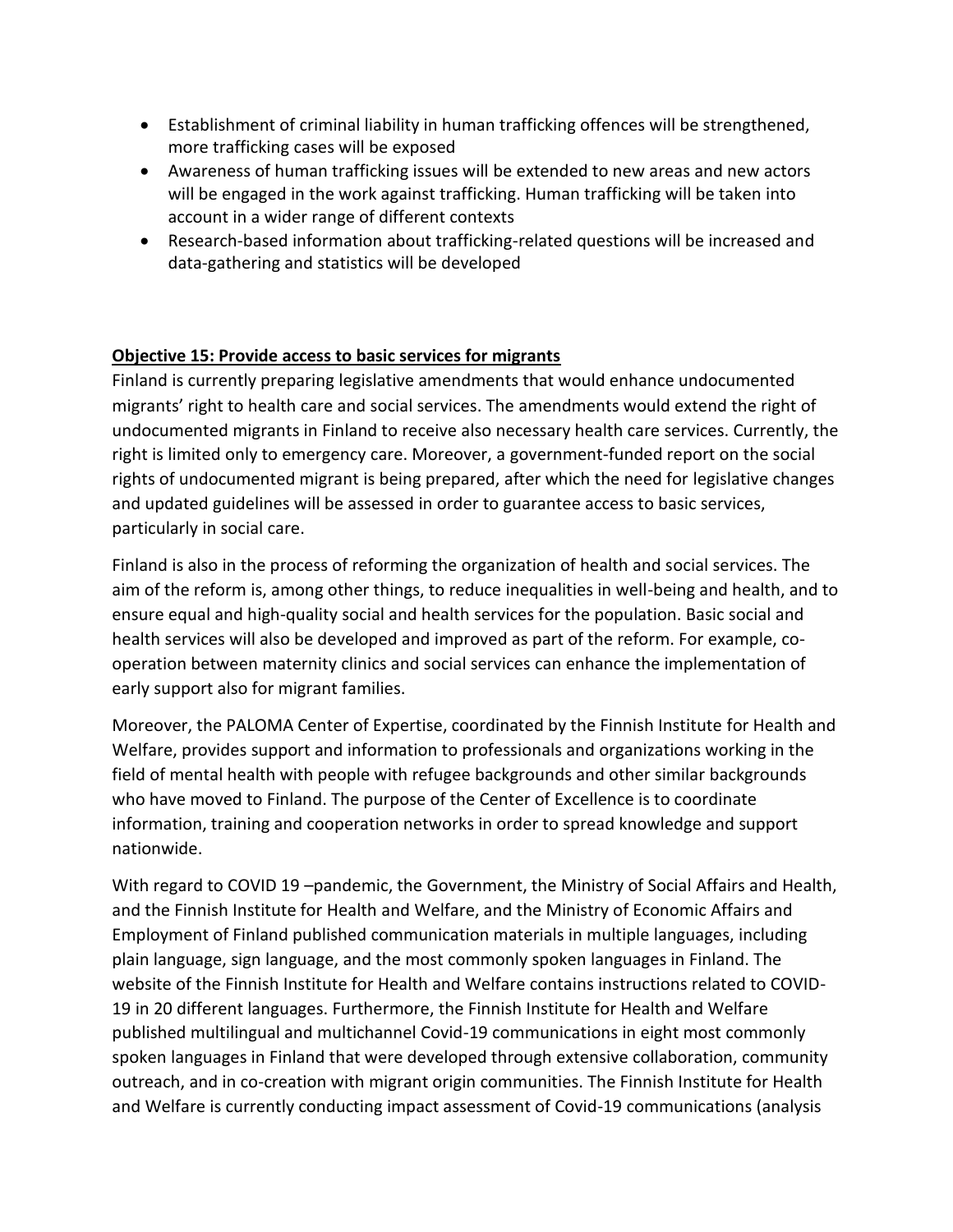of social media marketing and interviews of communications producers, distributers, and target group). Additionally, MigCOVID Survey data has been linked with register data to examine the association sociodemographic characteristics with access to Covid-19 information, adherence to preventive measures, and vaccine uptake among migrant origin populations.

In order to protect public health, the Ministry of Social Affairs and Health has recommended that municipalities provide COVID-19 vaccines to also to persons residing in Finland who do not have a municipality of residence or other right to preventive public health care services in Finland. These people may include students from outside the European Union, seconded employees and diplomats, adult asylum seekers and undocumented persons. The Ministry of Social Affairs and Health has also recommended that municipalities do not charge nonresidents for COVID-19 testing, the cost of emergency health care in relation to COVID-19 disease, or health care certificates for COVID-19.

## **Objective 16: Empower migrants and societies to realize full inclusion and social cohesion**

The Government Report on integration submitted to Parliament in 2021 sets out guidelines for the development of integration. The aim of the proposals is, among other things, to promote the social inclusion of the growing immigrant population and to improve the participation of immigrant women outside the labour force in training that promotes integration. The Integration Act (1386/2010) will be reformed on the basis of the report.

An inclusive integration project carried out in several municipalities and supported by the European Union will create a systematic model for involving, in particular, refugees received in the UNHCR resettlement programme in the planning and development of services that concern them. The expertise of experts who speak their own language will be utilised in the development and provision of services.

In the reform of the national core curriculum for integration training in 2021, special attention has been paid to the personalisation of education. In addition, e.g. so-called Further Educated with Companies (F.E.C.) training and development training are organised in cooperation with companies for highly educated immigrants.

# **Objective 17: Eliminate all forms of discrimination and promote evidence-based public discourse to shape perceptions of migration**

On 28 October 2021 the Government Action Plan for Combating Racism and Promoting Good Relations between Population Groups was adopted as a government resolution. The Action Plan was drafted in a working group with representatives from all ministries and the Prime Minister's Office, the Association of Finnish Local and Regional Authorities, the Sámi Parliament, the Advisory Board for Ethnic Relations, the Advisory Board on Romani Affairs, the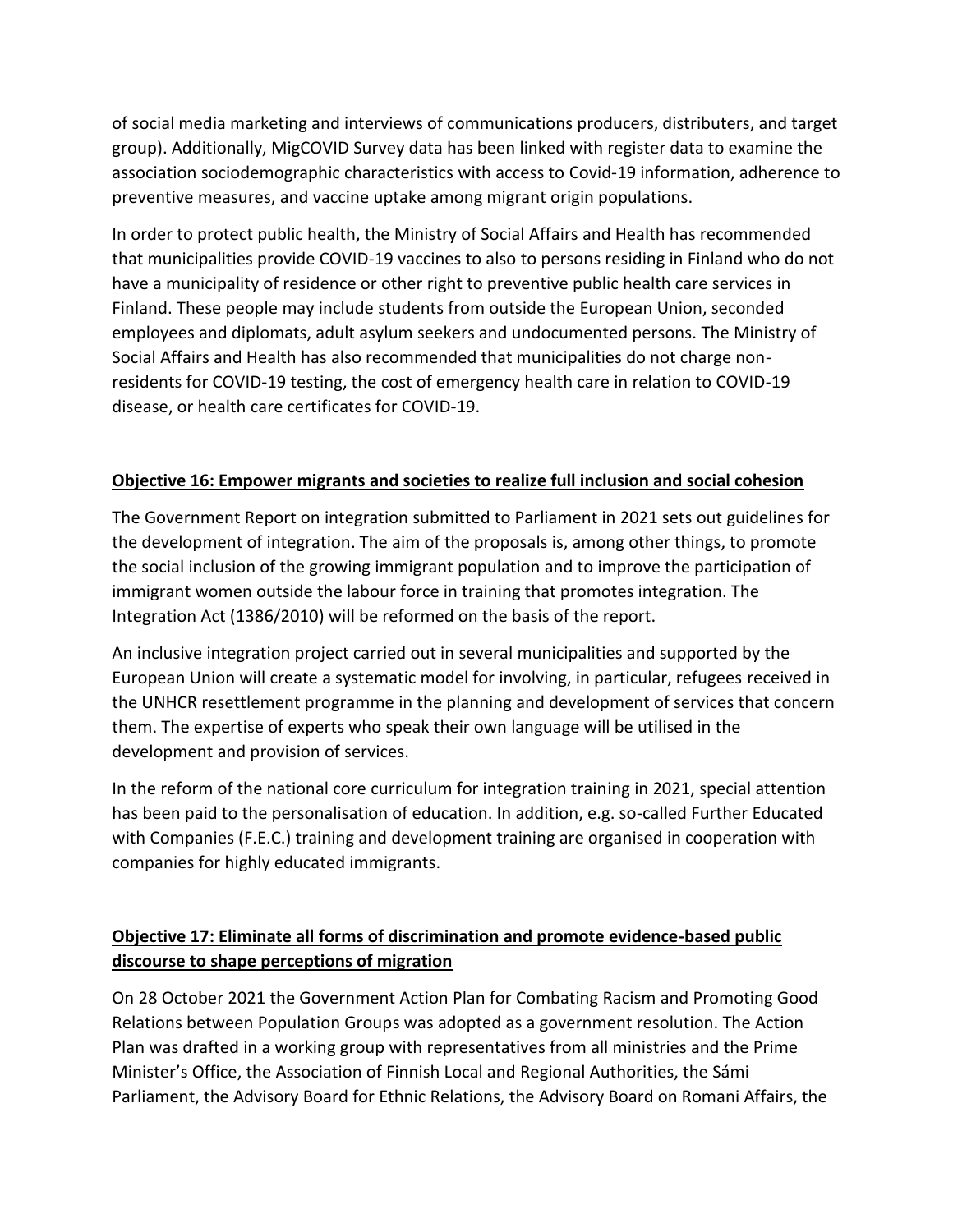Swedish Assembly of Finland, the Human Rights Centre and the Non-Discrimination Ombudsman. The working group will continue its operations until the end of 2023, guiding and directing the implementation and evaluation of the Action Plan.

The Action Plan is based on a situation assessment, and it includes eight key objectives and 52 measures to be carried out in different branches of government in 2021–2023. The measures are based on research information collected at the evaluation stage, important stakeholder observations in hearings, and recommendations for measures received from international human rights treaty bodies. The Action Plan aims to dismantle structural inequalities in society, promote non-discrimination in the Finnish working life, strengthen the authorities' equality competence, raise awareness of racism and its various forms, and develop research and data collection related to racism. The implementation of the Action Plan has begun in 2021.

# **Objective 18: Invest in skills development and facilitate mutual recognition of skills, qualifications and competences**

Learners with a migrant background are not a homogeneous group. Some children and young people progress smoothly in their studies along with the native population after learning Finnish or Swedish, while others need more support.

According to the Education Policy Report of the Finnish Government (2021), the needs for and delivery of targeted measures at different levels of education are associated with the age at which the learner arrived in Finland, in particular. School success is directly linked to success in further studies, which is why basic education that imparts adequate basic skills (literacy, numeracy) and abilities is essential from the perspective of integration.

The reforms decided in the government programme to improve equality will improve the learning of pupils/students with a migrant background (a child, pupil or student whose mother tongue or home language is other than Finnish, Swedish or Sámi). Such reforms include, in particular, the extension of compulsory education, the development of study guidance and the identification of competences within the whole of continuous learning, and measures for under-represented groups.

In the Right to Learn –development programme attention is paid on ensuring learning conditions for pupils with a migrant background, in particular linguistic and other learning skills of newly arrived pupils. The Ministry of Education and Culture has launched an Action Programme for 2022-2026 together with the Finnish National Agency for Education to support the learning and schooling readiness of pupils with a migrant background in basic education. The Action Programme aims to strengthen education preparing for basic education, mother tongue instruction and Finnish/Swedish as a second language and develop measures specifically aimed at pupils with a migrant background in grades 7-9 in basic education. Measures include,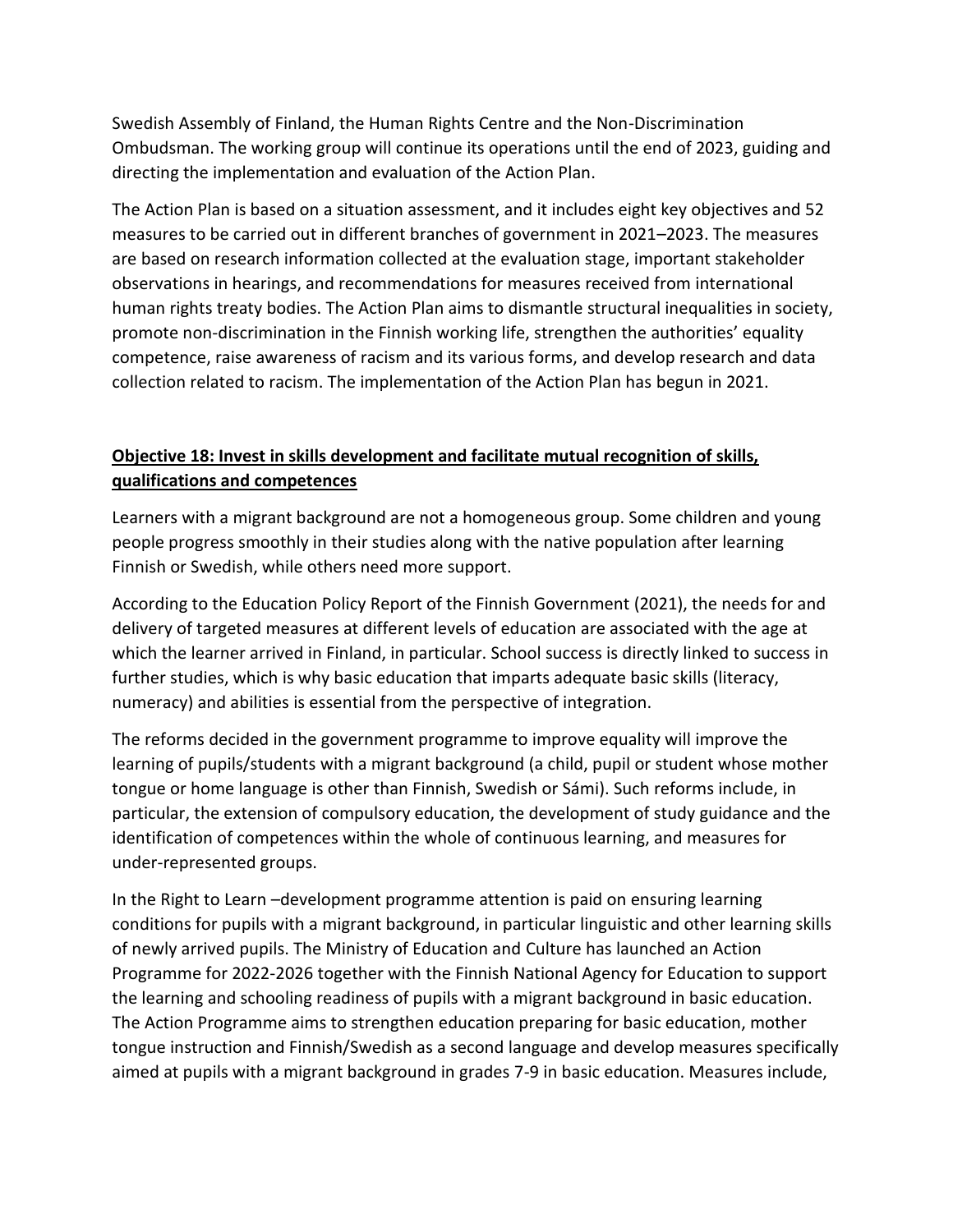among other things, strengthening the language skills, readiness for schools, as well as basic skills, and ensuring smooth transitions, from preparatory education to general education.

In connection with the legislative reform, financing for positive discrimination will be put on a permanent footing. These actions will improve the education system's prerequisites for evening out the impacts of social inequalities and support the learning and equitable learning paths of learners with migrant background, also giving young migrants the opportunity to grow to their full potential in the school system.

It is more common for students with a migrant background than for native Finnish students to drop out of upper secondary education. Adequate teaching, guidance and support are particularly important for these students. To secure this support, the personalisation of vocational education and training will be developed further, making it possible to introduce a model of positive special treatment compatible with the nature of vocational education and training. For students with a migrant background, an educational institution that offers positive experiences of togetherness, communality and inclusion is a vital resource. Such experiences should be secured for all students in general upper secondary education and vocational education and training.

Students with a migrant background are currently underrepresented in higher education. Access to higher education will be supported by integrating service activities related to identifying migrants' competence and providing them with guidance into the higher education system and by adding provisions on preparatory education for immigrants to the Universities Act. Higher education institutions' accessibility plans, which concern all underrepresented groups, will also support students with a migrant background in accessing and completing higher education. The entry of students will be streamlined and the opportunities for graduates to stay in Finland will be improved.

The government added EUR 5 million to the government fiscal plan for 2022-2025 for the education of literacy and other integration education in the Finnish / Swedish languages in liberal adult education, The funding for such education was separated from the funding system for liberal adult education. The amendment 912/2021 enabling this change was adopted on 5 November 2021. The law entered into force on 1 January 2022. As a result of the reform, a total of EUR 11.83 million has been set aside in the budget for this particular education.

\*\*\*\*\*\*\*\*\*\*\*\*\*\*\*\*\*\*\*\*\*\*\*\*\*\*\*\*\*\*\*\*\*\*\*\*\*\*\*\*\*\*\*\*\*\*

(There is an established system for recognition of foreign qualifications in Finland. Responsibility for recognition of qualifications rests with the Finnish National Agency for Education EDUFI, a field-specific authority, an employer, a higher education institution or some other educational institution, depending on the purpose for which recognition is applied. Furthermore, EDUFI issues advisory statements on foreign vocational qualifications for which it is not possible to issue a decision. A statement can be drawn up on a completed qualification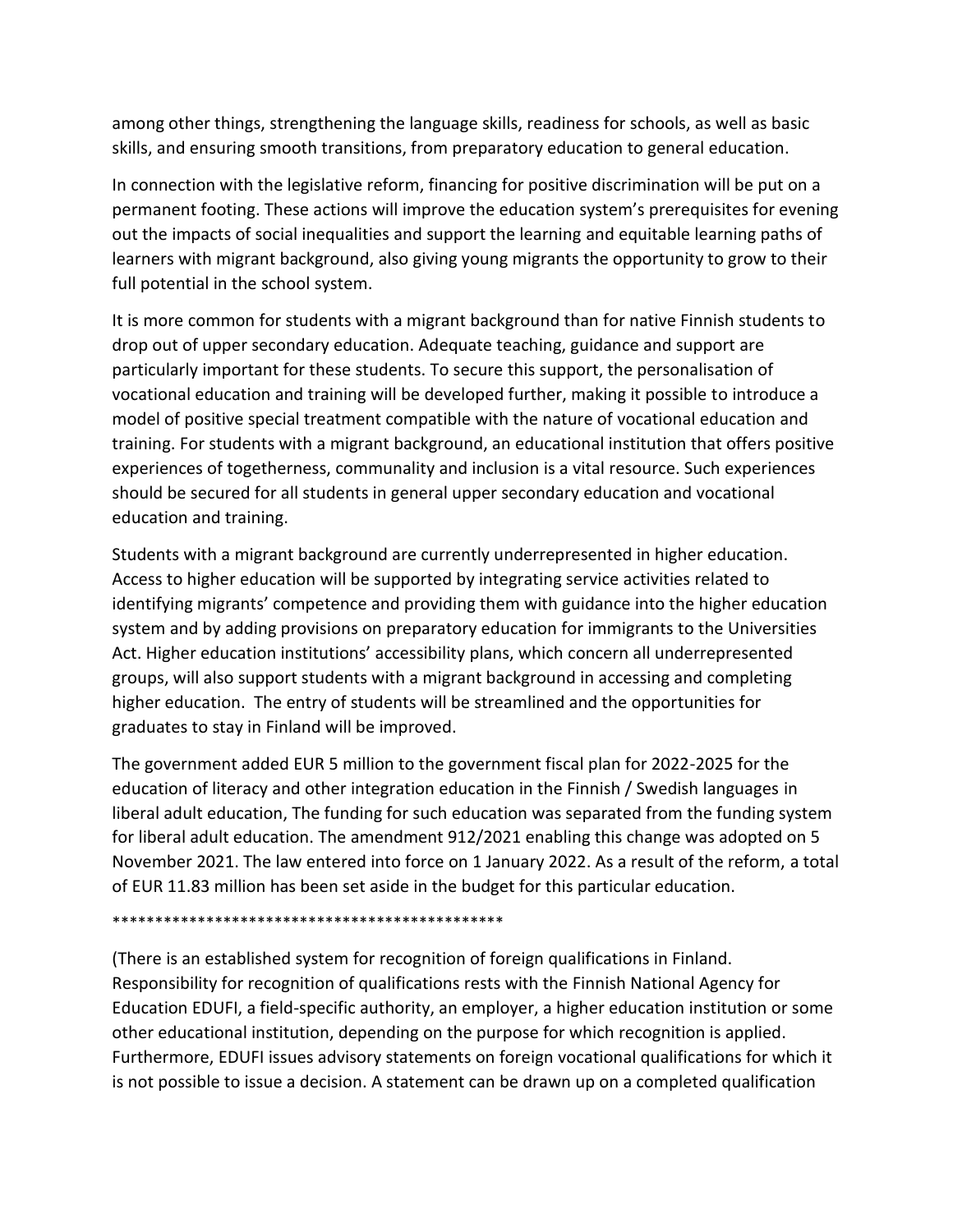that falls within the official system of education in the country in which the qualification was completed.

There are also some rules for identification and recognition of competence that can be taken into account when designing individual study paths in vocational education and training in Finland.)

# **Objective 20: Promote faster, safer and cheaper transfer of remittances and foster financial inclusion of migrants**

Regulation regarding payment services, including money remittance, has been harmonized at the EU-level (particularly by the second payment services directive (EU) 2015/2366 and the payment accounts directive 2014/92/EU). In addition, the provision of payment services has to be in line with the EU-legislation on money laundering and terrorist financing. Refugees and immigrants have been observed in the Finnish legislation regarding the provision of basic banking services (including payment services) in accordance with the above-mentioned payment accounts directive.

The financial inclusion of migrants is part of Finland's National Strategy for Financial Literacy. The mission of the strategy is to make people understand the importance of financial literacy in their own lives and to act in their own finances in an ethical and sustainable way. Improving the financial literacy of people will generate wellbeing for the whole national economy, for all sectors. The strategy identifies as a specific target group financially vulnerable groups, such as immigrants and their families. The financial inclusion of migrants will be strengthened as part of integration services and will subsequently be linked to financial literacy services for all.

# **Objective 21: Cooperate in facilitating safe and dignified return and readmission, as well as sustainable reintegration**

Developing and implementing bilateral, regional and multilateral cooperation frameworks and agreements, including readmission agreements, ensuring that return and readmission of migrants to their own country is safe, dignified and in full compliance with international human rights law, is a key objective.

The EU and Member States have in recent years developed and expanded their instruments and frameworks for migration cooperation with external partners. This should advance building balanced, sustained and mutually beneficial partnerships. Partnerships are pivotal when aiming in preventing irregular migration and forced displacement and enhancing the cooperation on return and readmission.